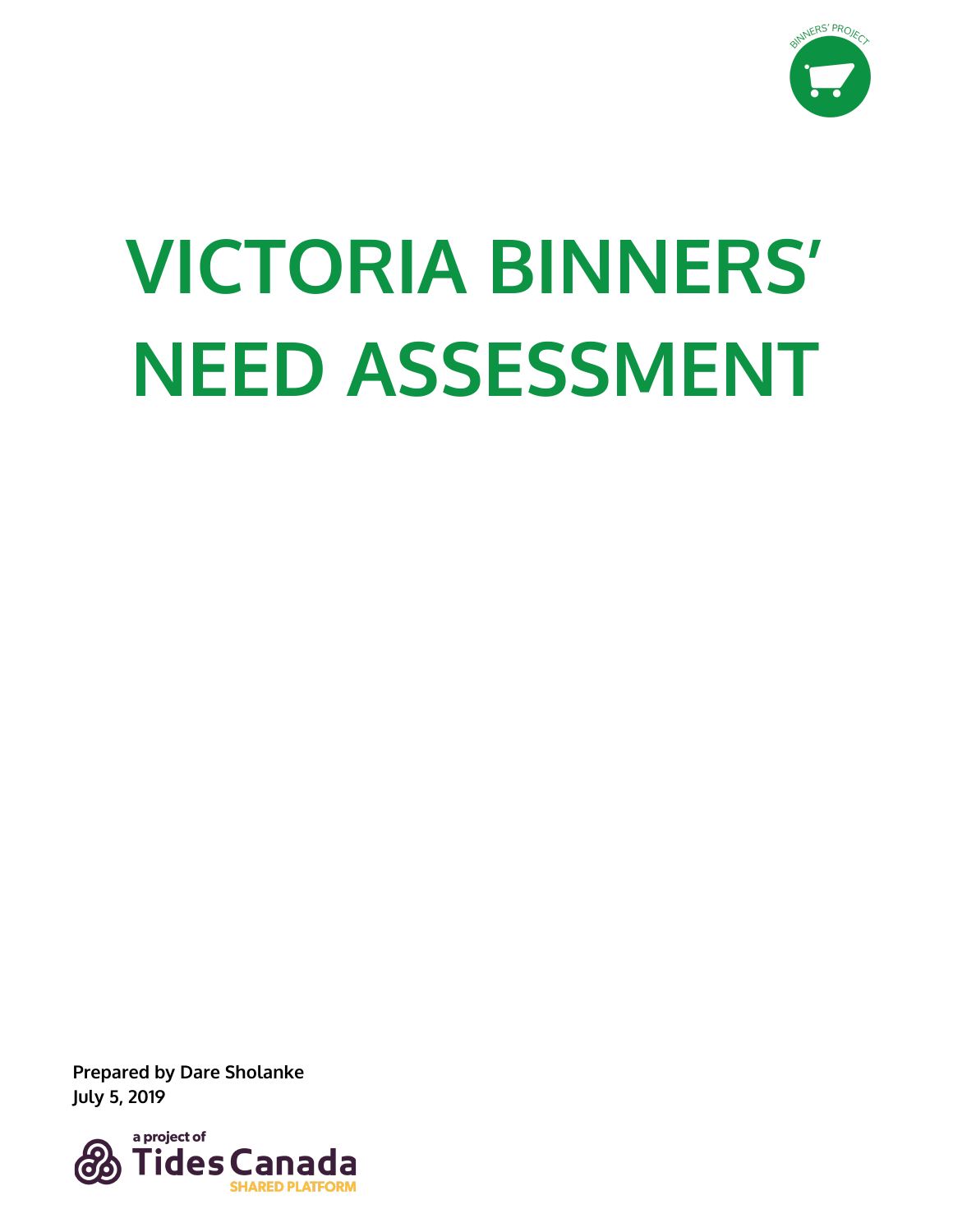

# **Table of Contents**

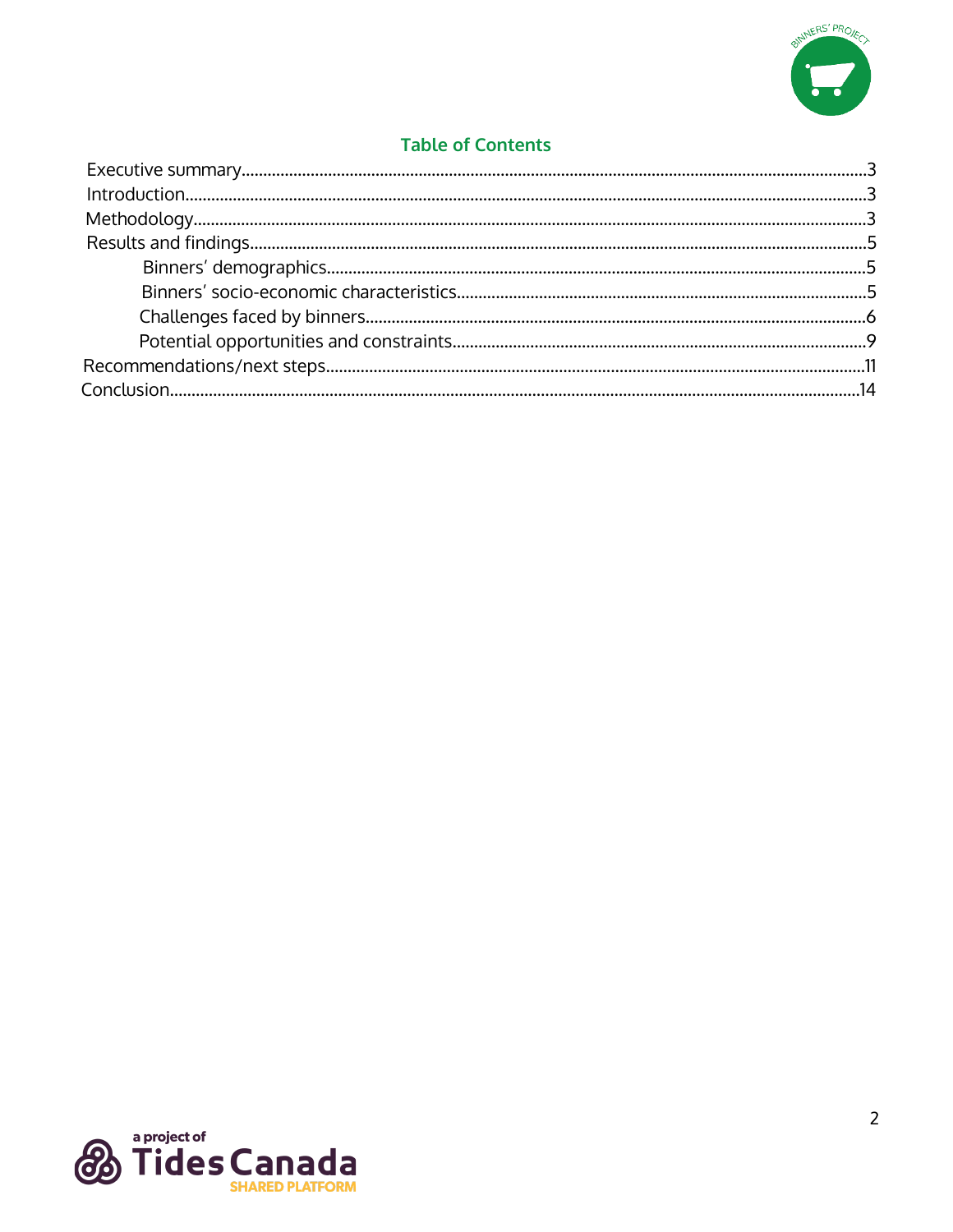

## **EXECUTIVE SUMMARY**

The purpose of this report is to provide a summary of the four-month Needs Assessment conducted in Victoria, BC to learn about the most pressing needs of local recyclers and to identify if solutions tested in Vancouver could be adapted to the Victoria landscape. Using a mixed method approach, we examined binner demographics, socio-economic characteristics, challenges and opportunities, and potential constraints for the project. We then proposed next steps and concluded that Victoria is fertile ground for a version of Binners' Project to thrive, and its establishment is highly feasible if adequate funds are available.

# **1.0 INTRODUCTION/BACKGROUND**

#### **Who are binners?**

Binners are individuals who collect refundable items and other discarded items obtained mostly from bins to supplement their income and support their livelihoods. The act of recovering these recyclables contributes to the circular economy and diverts a considerable amount of waste from landfills. Binners experience stigmatization and social exclusion due to non-permanent housing, mental health challenges, and addictions. In response to these challenges, Vancouver's Binners' Project was founded.

#### **What is Binners' Project?**

Binners' Project, a project on Tides Canada's shared platform, is a group of waste-pickers aided by support staff dedicated to creating economic opportunities, destigmatizing binning, and promoting social cohesion among members of the binning community. The initiative is strategically located in the Downtown Eastside (DTES) of Vancouver; an area often referred to as 'Canada's poorest postal code' due to the large concentration of people who are impacted by homelessness, addiction, and mental health challenges. Many of these individuals use binning as a means to earn a living. Binners' Project has recorded huge success in improving the quality of life of its members and providing economic opportunities for binners through initiatives such as the waste sorting program, public waste education at events, and the annual Coffee Cup Revolution. Binners' Project has also played a role in destigmatizing binning through increasing government and the local community's recognition of and collaboration with the binning population.

Binners located in Victoria face similar challenges to those in Vancouver. To tackle these challenges, Binners' Project decided to conduct a Needs Assessment in Victoria, with the support of the Mayor of Victoria and the Victoria Foundation. Prior to the commencement of the project in Vancouver, consultations with the binning community were conducted in order to build the community from the

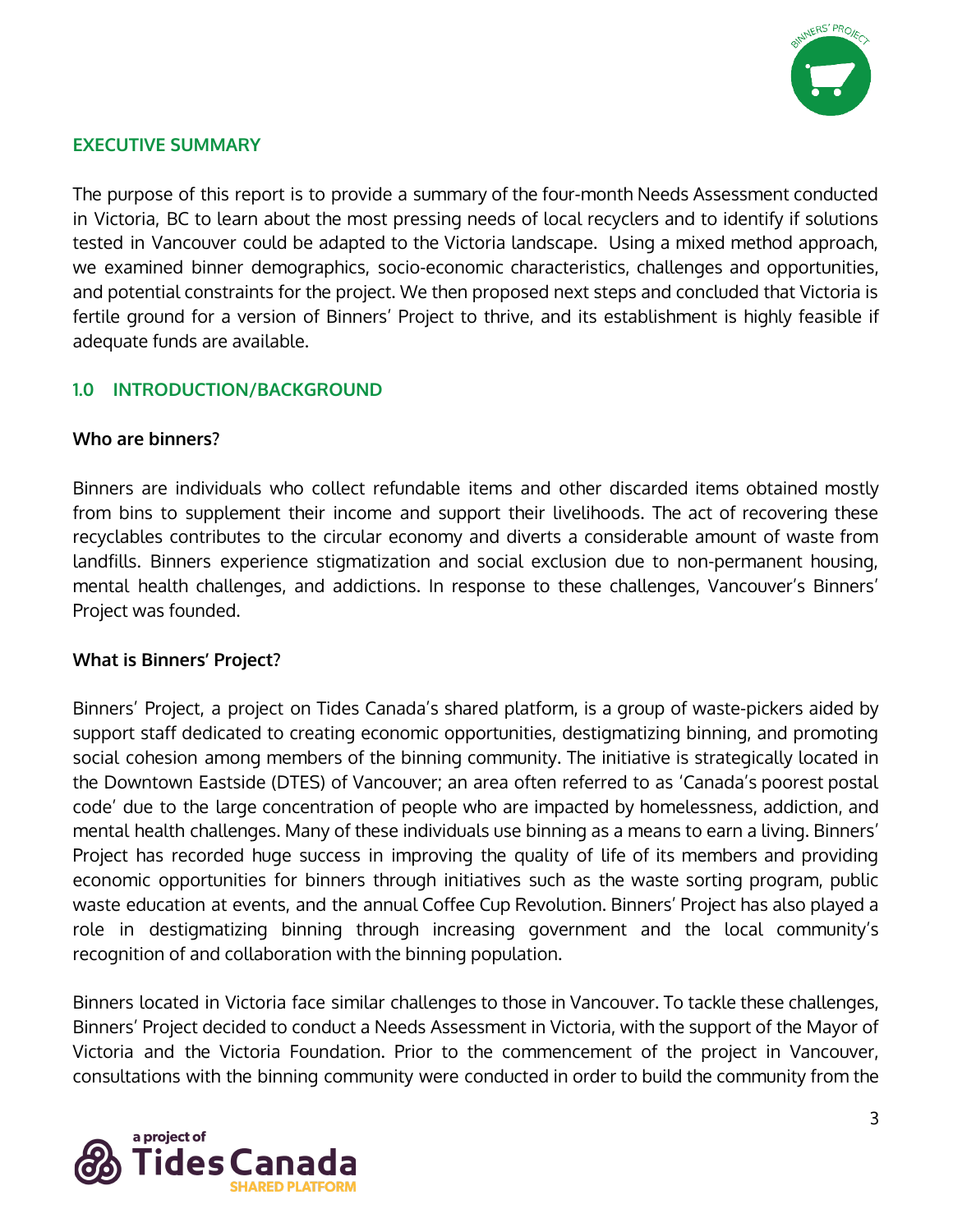

ground up. It was imperative to use this model in Victoria, to determine the feasibility of the project due to the varying characteristics of both cities.

The goal of the Needs Assessment was, therefore, to identify the most pressing challenges and needs of Victoria binners, how economic opportunities can be increased, and if the initiatives developed in Vancouver can be adopted in Victoria. This report provides a summary of the four-month Needs Assessment, detailing the critical needs of binners, opportunities and constraints to the project, and potential solutions.

## **2.0 METHODOLOGY**

A mixed approach was used to understand the circumstances of binners, and to ensure the validity and credibility of findings. This includes the use of mixed quantitative and qualitative methods. Quantitative surveys and qualitative stakeholder focus groups were used.

#### **Surveys**

A total of 50 surveys were administered to learn more about the demographic characteristics and circumstances facing the binners in Victoria. Prior to administering the survey, questions were drafted by a steering team and reworked by the binners during one of the consultations, in order to best reflect their needs and increase comprehension of the binning community.

#### **Focus groups (binners meetings)**

Bi-weekly consultations were conducted with binners to hear their concerns and ideas about possible solutions to the challenges identified.

#### **Stakeholder consultations**

Consultations were also conducted with key community stakeholders to understand their perspectives and build this network in Victoria.

#### **4.0 RESULTS AND FINDINGS**

#### **4.1 Binner Demographics**

Most binners identified as male (74%), 24% as female, and one individual identified as non-binary. Half of the participants ranged in age from 35 to 54, while about 26% and 24% reported being between ages 18-34 and 55-64, respectively.

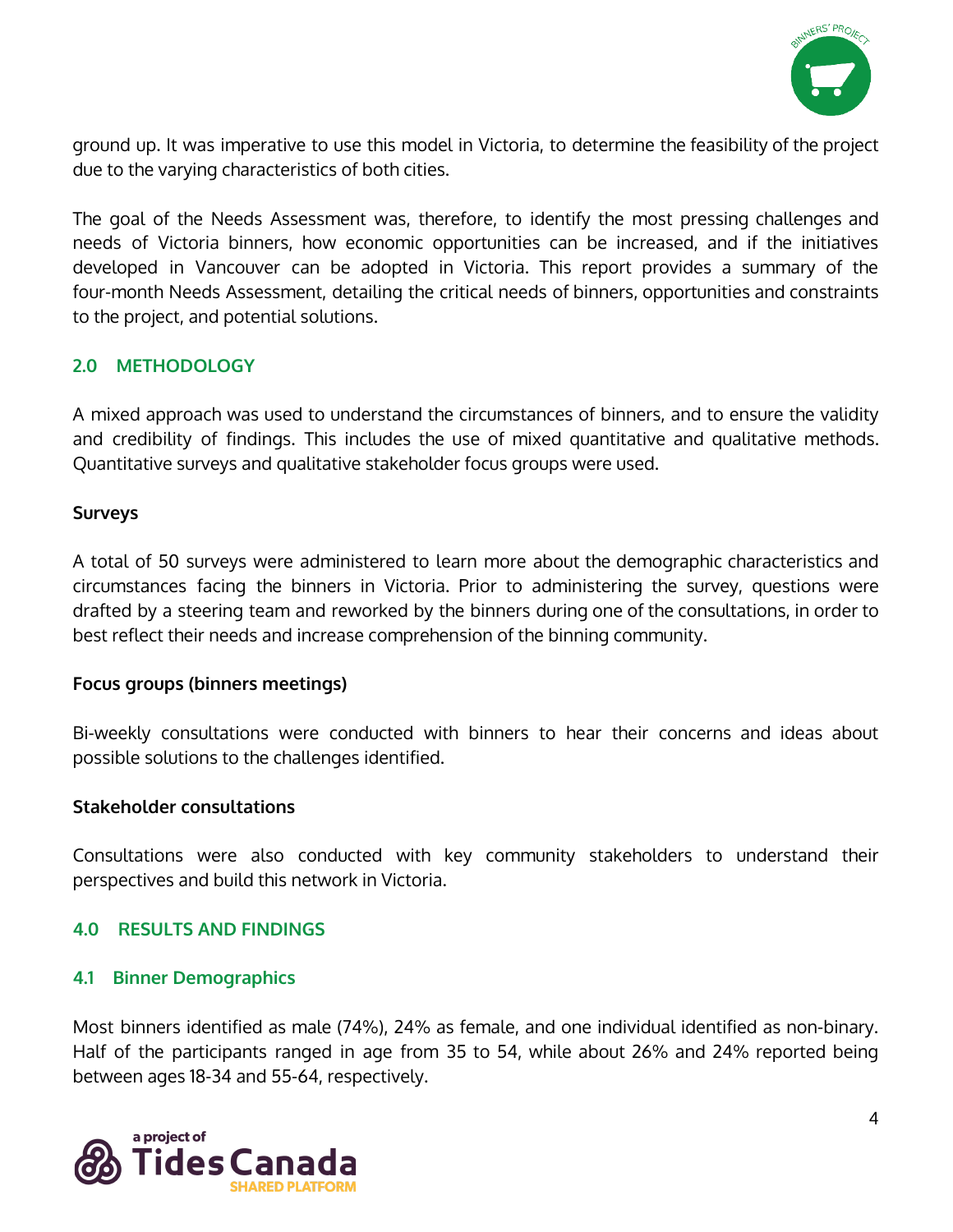



Approximately 70% of participants identified as Caucasian, followed by 22% as First Nations/Metis/Inuit/Indigenous. Also, many binners (over 40%) reported binning for over ten years, followed by 21% binning for 5-10 years. Of note, Over 50% also identified as persons with disabilities.

# **4.2 Binners' Socio-economic Characteristics**

The survey also showed that high school graduates make up a significant number of the binning population (55%), while 17.5% attended university and college, and 5% attended only primary school. More than half of the binners are currently experiencing homelessness.

Less than 10% reported being employed either full-time or part-time. Rather, about 90% reported being either occasionally employed (43.6%) or fully unemployed (48.7%), and therefore depend on waste recovery either as their primary means of survival or to support the government social assistance, which about 75% receive.



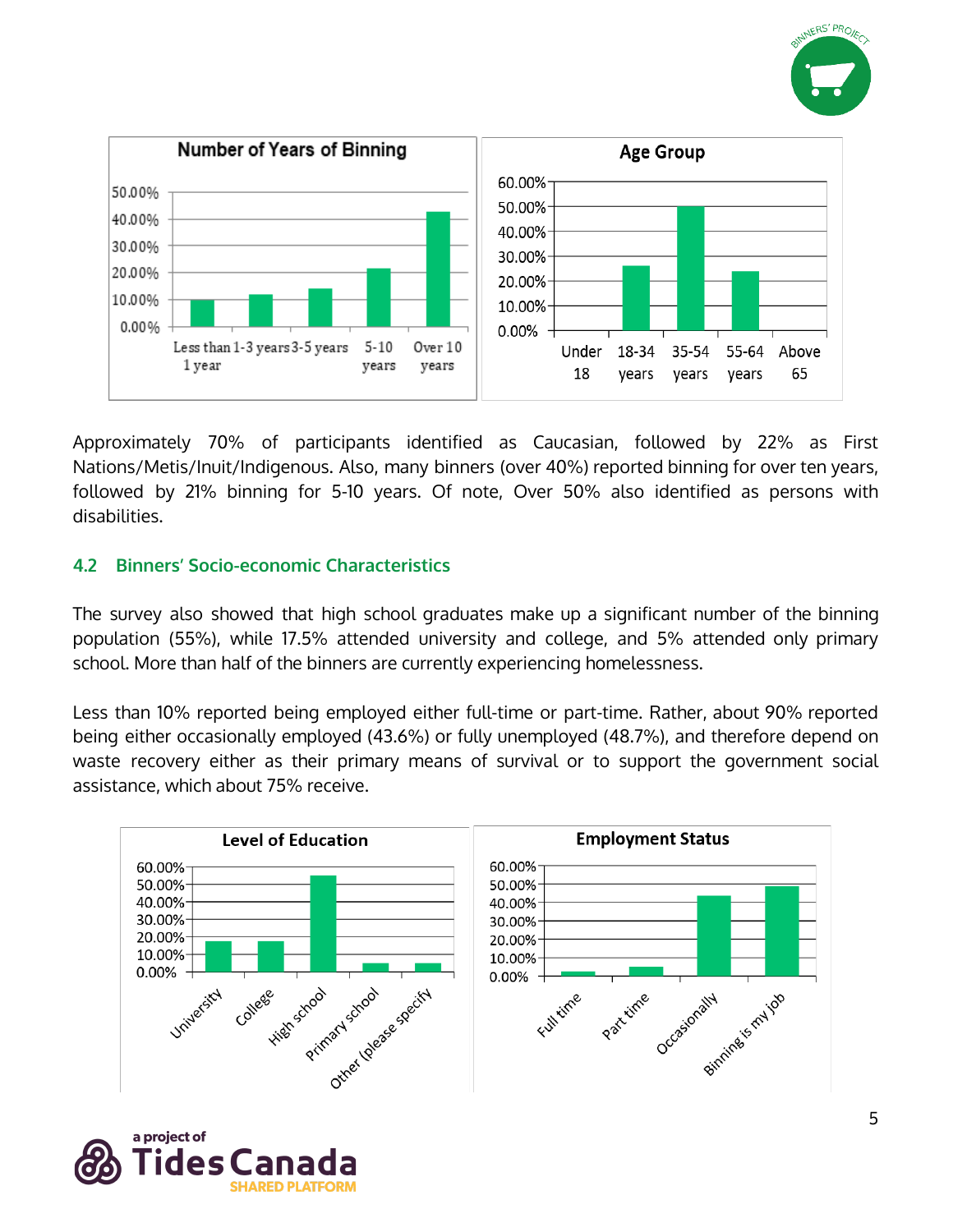

Data on income from binning was not collected as binners were uncomfortable with revealing their income.

# **4.3 Challenges Faced by Binners**

The surveys conducted with binners revealed quite a number of challenges they encounter on a daily basis. Potential solutions/strategies to these problems were brainstormed during the bi-weekly focus group meetings held with binners. These challenges and proposed solutions are highlighted below:

## **Stigmatization**

As a result of the stigma associated with waste-picking, coupled with Victoria's recycling bylaws, binners reported experiencing a great deal of stigmatization and harassment mostly from residents/landlords (63%), followed by the police (54%), bylaw officers (about 43%), businesses (40%), and other binners (31%). Few binners (less than 20%) reported being harassed or discriminated against by the bottle depots or Capital Regional District (CRD) collection companies.



The blue box was identified as a hotspot for collecting recyclable materials. Most binners (about 80%) reported collecting recyclable materials from the blue box, followed by dumpsters, parks and beaches, etc. Although, according to a consulted CRD official, the recycling bylaw that criminalizes binning is currently not being enforced and discussions are ongoing to have it repealed.

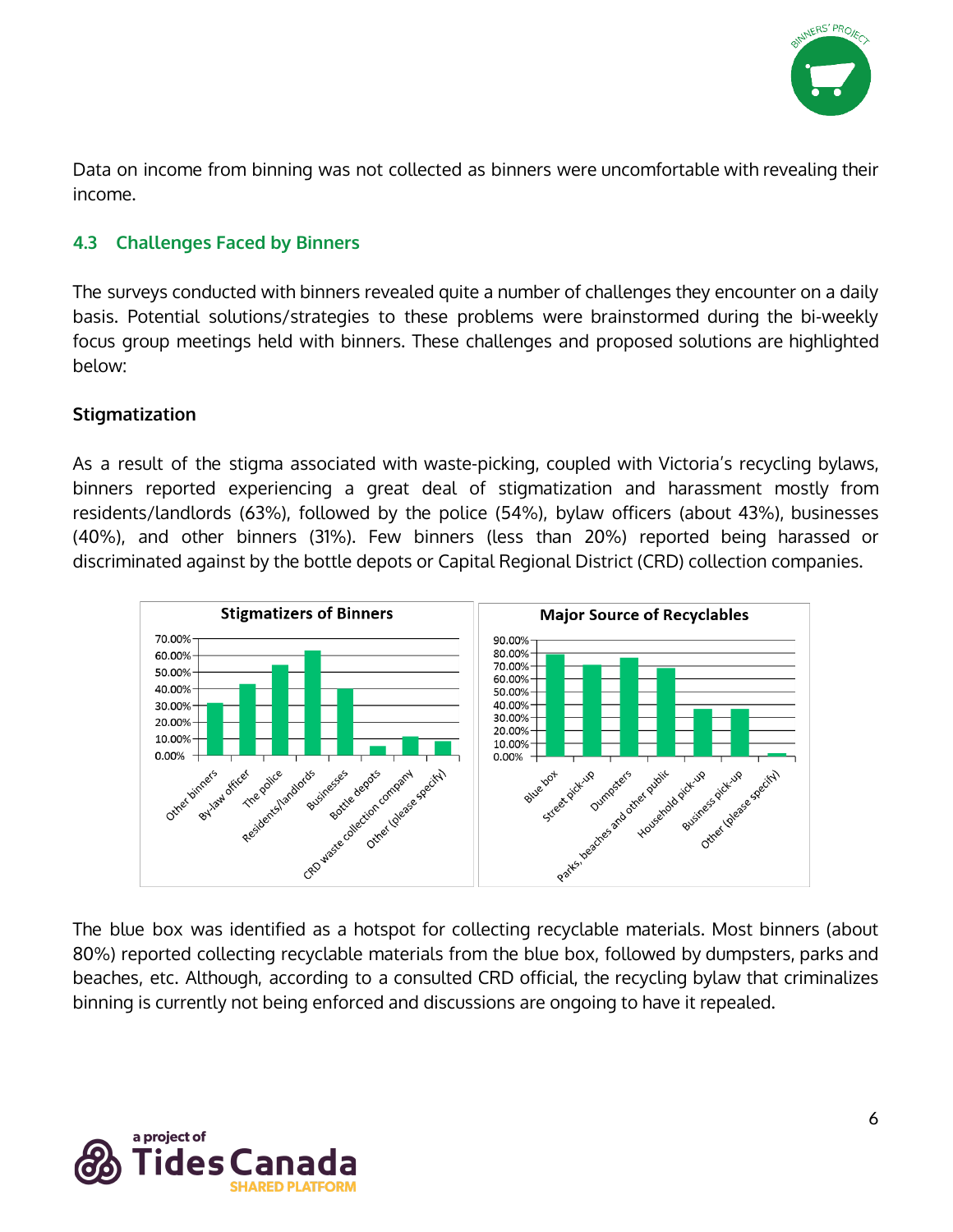

Strategies emerging from focus groups & consultations

- *●* Create more public awareness on the environmental significance of recovering waste
- *●* Provide means of identification such as uniforms and I.D. cards (for "members")
- *●* Green bin and/or Binners Hook for easy collection.

## **Lack of effective means of transportation & major challenges**

The ability to transport recovered materials to bottle depots plays a significant role in how much binners earn as well as how waste is diverted. During consultations, binners complained about their inability to recover bottles due to their lack of appropriate means of transportation. The majority reported mostly walking to depots (about 40%), while about 34% used bicycles, 15% used hand carts, and 5% used vehicles. Lack of access to carts was also reported as a major challenge faced by binners while binning (45.2%) followed by stigmatization (40.5%).



Strategies emerging from focus groups & consultations

- *●* Provide carts/trailers for binners that could also be pulled behind <sup>a</sup> bike
- *●* Design <sup>a</sup> special backpack for binners.

# **Occupational health hazards**

Over 90% of binners reported experiencing hazards such as cuts (53%), physical soreness (26.5%) or infections (11.8%) while binning. This could be linked to the lack of appropriate means of transporting these items, clambering around in dumpsters, and also not using gloves while binning.

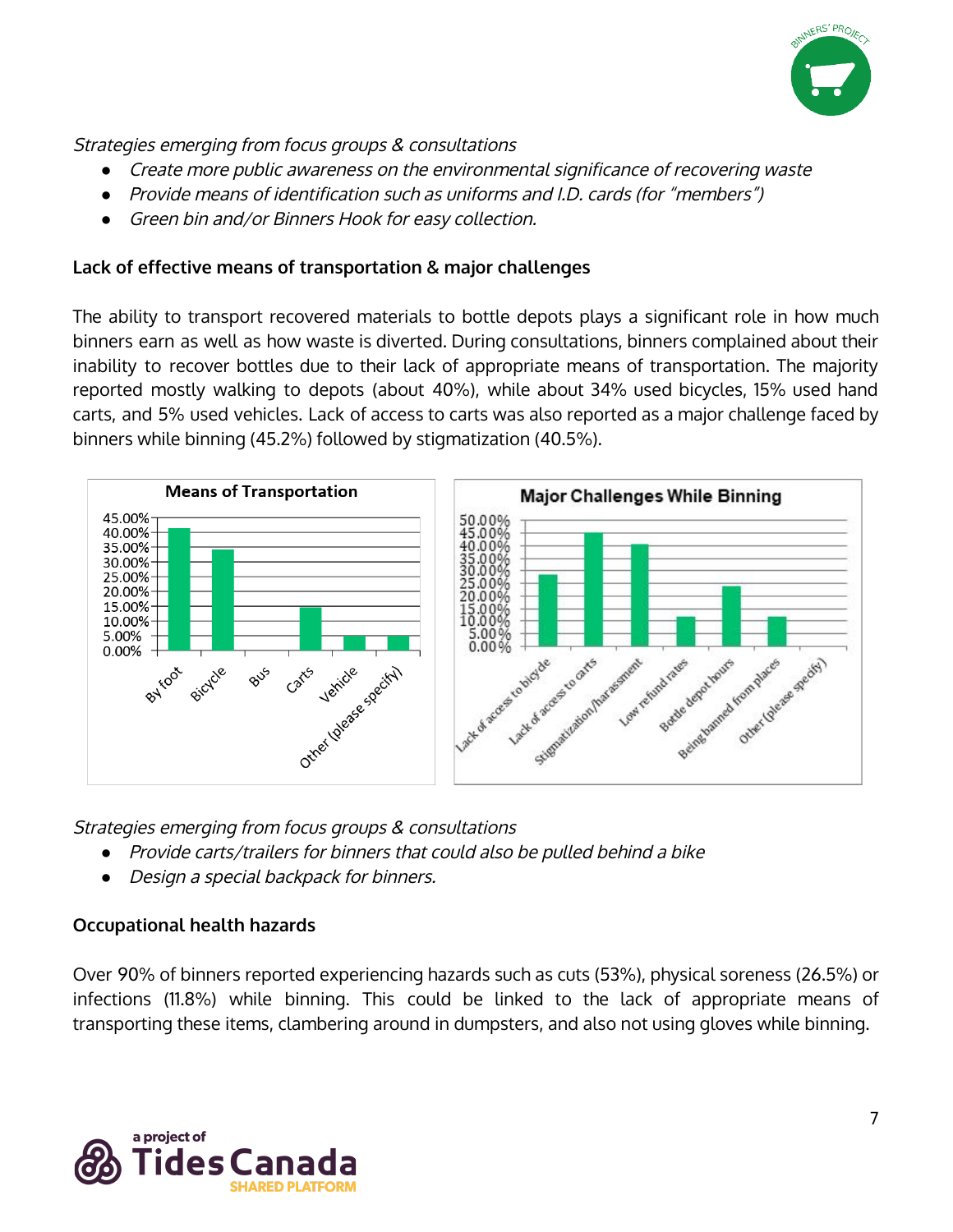



Survey results show that over 50% of binners either sometimes do not use gloves (22.9%) or never use gloves (34.3%). The reasons tendered by most binners are that they cannot afford them given their significantly low income.

Strategies emerging from focus groups & consultations

- *●* Provide personal protective equipment (gloves) and picking equipment
- *●* Provide headlamps for binning at night
- *●* Separate refundables from general recycling by initiating <sup>a</sup> "green box" program.

# **4.4 Potential Opportunities and Constraints**

To identify the feasibility of the establishment of Binners' Project in Victoria, we had several consultations with government officials, potential business partners, bottle depot managers, etc. Factors such as municipal recycling bylaws, geographic landscape and the openness of stakeholders to the initiative were also examined and considered. These revealed the potentials for both successes and possible barriers.

# **4.4.1 Opportunities**

# **Critical mass**

The number of binners excited to join this initiative increased significantly since the commencement of the needs assessment. About 5 participants were present at the first meeting, and the number grew up to 28 binners in attendance, with a core group of 12 who have become members. Membership, based on the requirements established by Binners' Project is attendance at three meetings. Over 60 unique binners have attended at least one meeting.

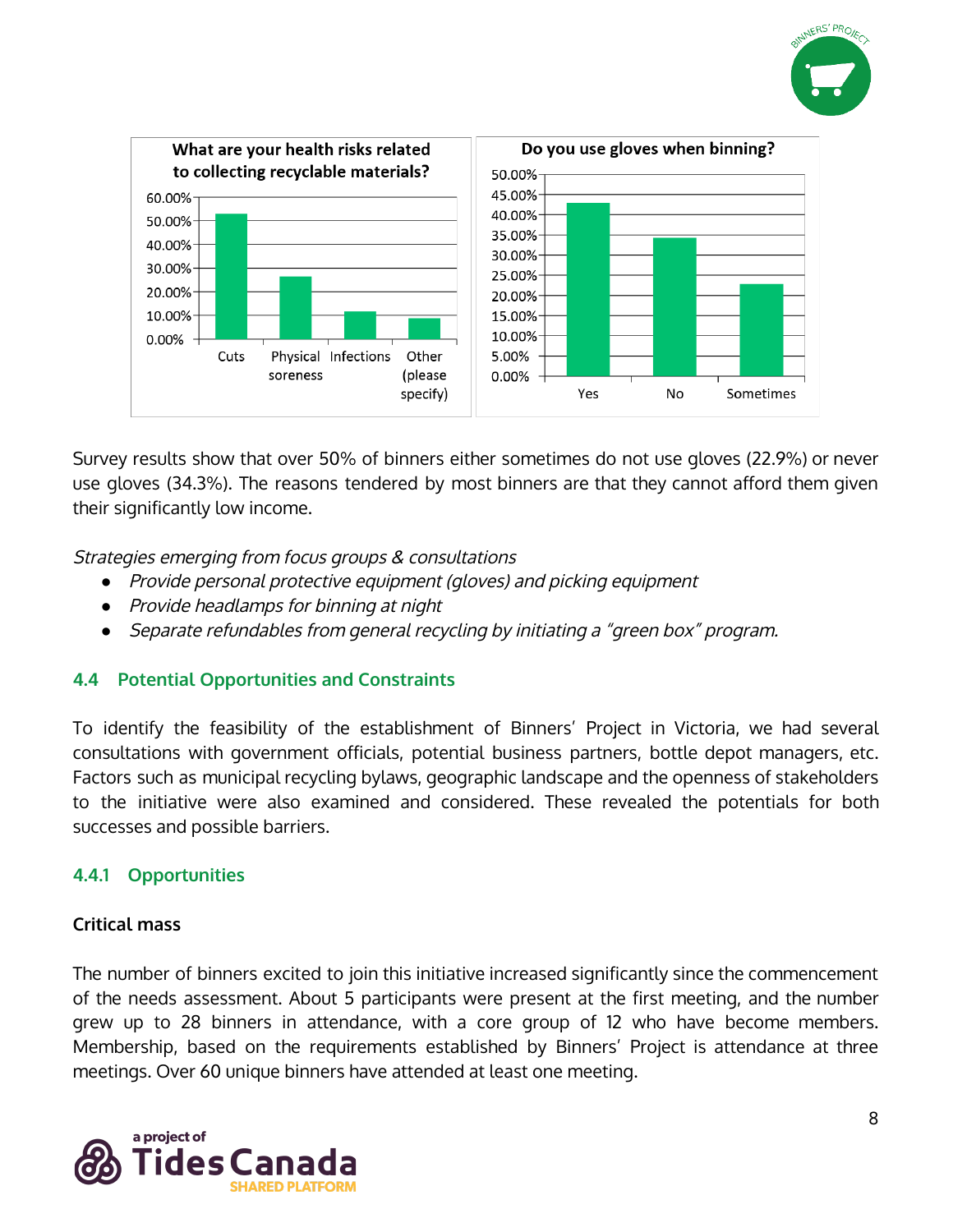



Focus group/binners' meeting at the early stage of the Needs Assessment

## **Binners hand carts/bike trailers**

Providing a better means of transporting recyclable materials is a critical need identified by binners. In response to this, a local business (Tony's Trailers) has committed itself to partner with the initiative in Victoria by providing up to 12 carts for binners and also providing training on how to build trailers using old, donated shopping carts.

#### **Stakeholder support**

Consultations with stakeholders within and outside the government were very productive and positive. We obtained referrals to various businesses and potential partners from these partners. The Mayor of Victoria is also a strong supporter of the initiative and is willing to ensure its success. The stakeholders we consulted are:

- **Our Place Society**
- Victoria City Councillors
- CRD officials
- Downtown Bottle Depot
- Esquimalt Bottle Depot
- Coalition to End Homelessness
- Victoria Community Association Network (VCAN)
- **Fort Properties Ltd**
- **Victoria Foundation**

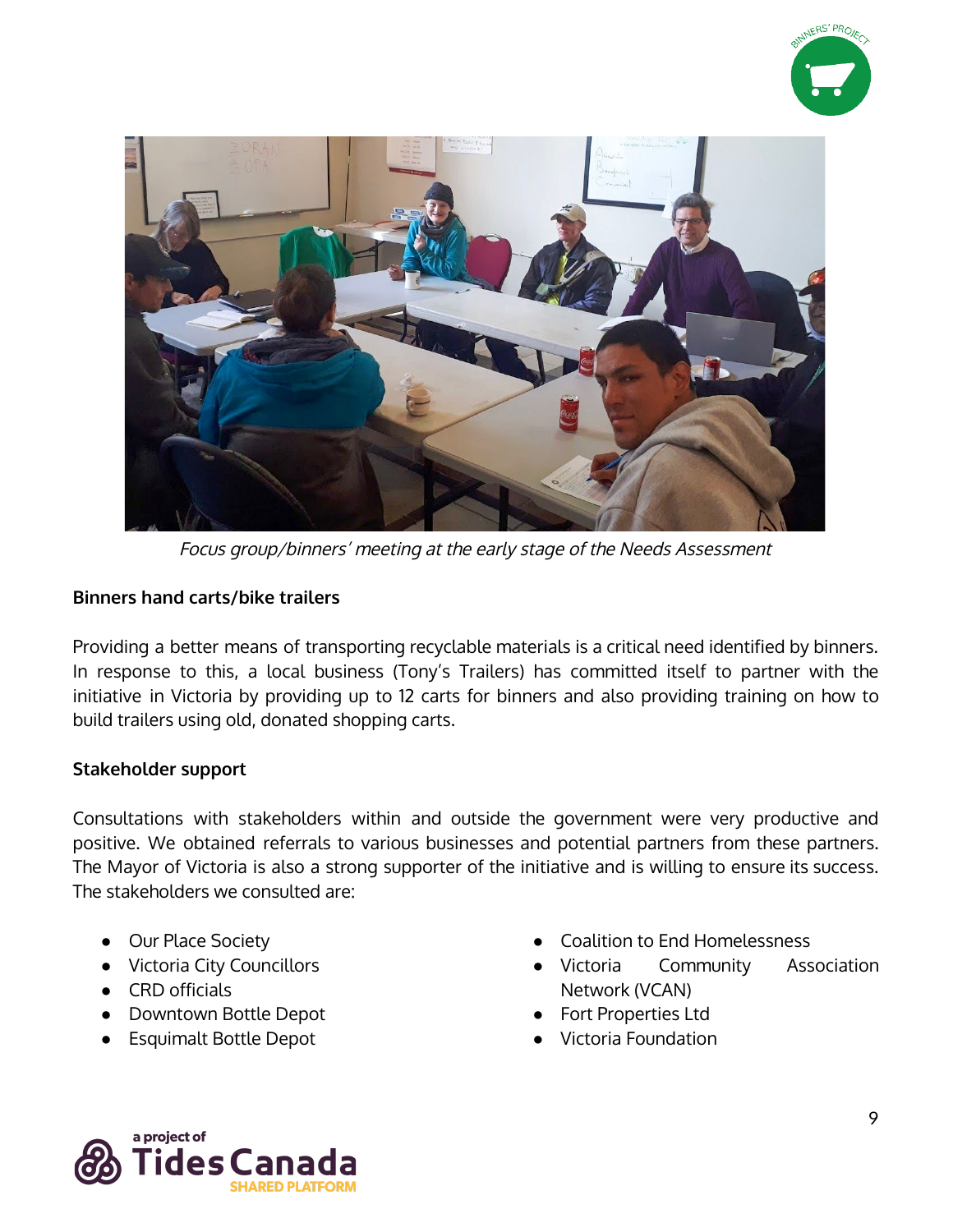

# **Need for bottle pick-up service and waste sorting for apartments**

Information gathered from consultations with stakeholders reveal that many apartment buildings do not currently have their waste properly sorted, and are open to having binners provide this service. The Mayor is a supporter of this program and has played a huge role in connecting us with potential businesses, City officials, and partners. We have been and are still contacting more business and apartment managers to seek additional economic opportunities for binners.

#### **Waste Sorting Program pilot**

In response to the need for waste sorting, we decided to pilot and adopt waste sorting, a program that is operational in Vancouver. Through this program, binners are scheduled to visit buildings/businesses to ensure items are in the correct waste streams. Waste is then picked up by the regular haulers, with the refundable material removed by the binners. Multiple community organizations have shown interest in partnering with binners on piloting this program. Also, Fort Properties has committed to piloting the waste sorting program and promised to refer it to other businesses as well. Two binners have been assigned to manage the waste stream and are already doing a great job there.



Waste sorting at Fort Properties

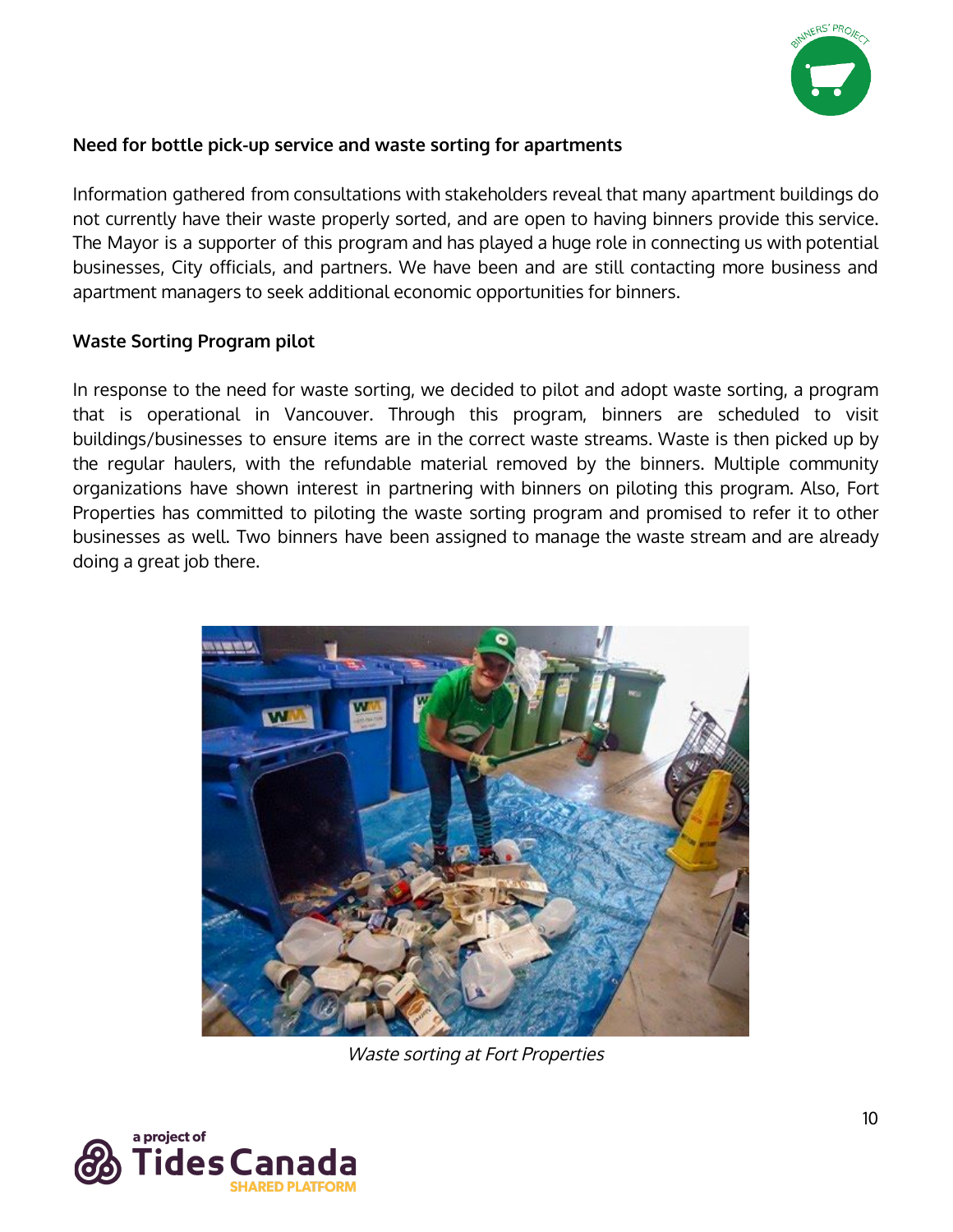

## **Waste Sorting at events**

From a connection with one of the steering team volunteers, we have been awarded a contract by Atomique Productions to sort waste at upcoming events. This is a huge opportunity for the binners to earn additional income, as binners get to earn hourly wages assigned in the contracts. Depending on the contract, binners could also be granted access to the recyclable materials, thus providing additional income. Binners have been actively engaged in waste sorting and public education at recent events in Victoria such as Canada Day, Victoria Car Free Day, and the Village Block Party.



Binner at the Village Block Party

# **4.4.2 Constraints**

# **Absence of back alleys**

Victoria's urban design varies quite distinctly from Vancouver's due to its lack of alleyways. It is anticipated that the lack of alleyways might make the adoption the Binners Hook unrealistic because residents may have to install the hooks at their doorsteps, which may be quite intrusive. It is also noteworthy that according to reports, some residents find it uncomfortable having binners go through their blue box, let alone letting them come closer to their apartment to get refundables from the hook. However, Montreal, which also lacks alleyways, has successfully implemented a smaller version of the hook for staircase railings and signposts.

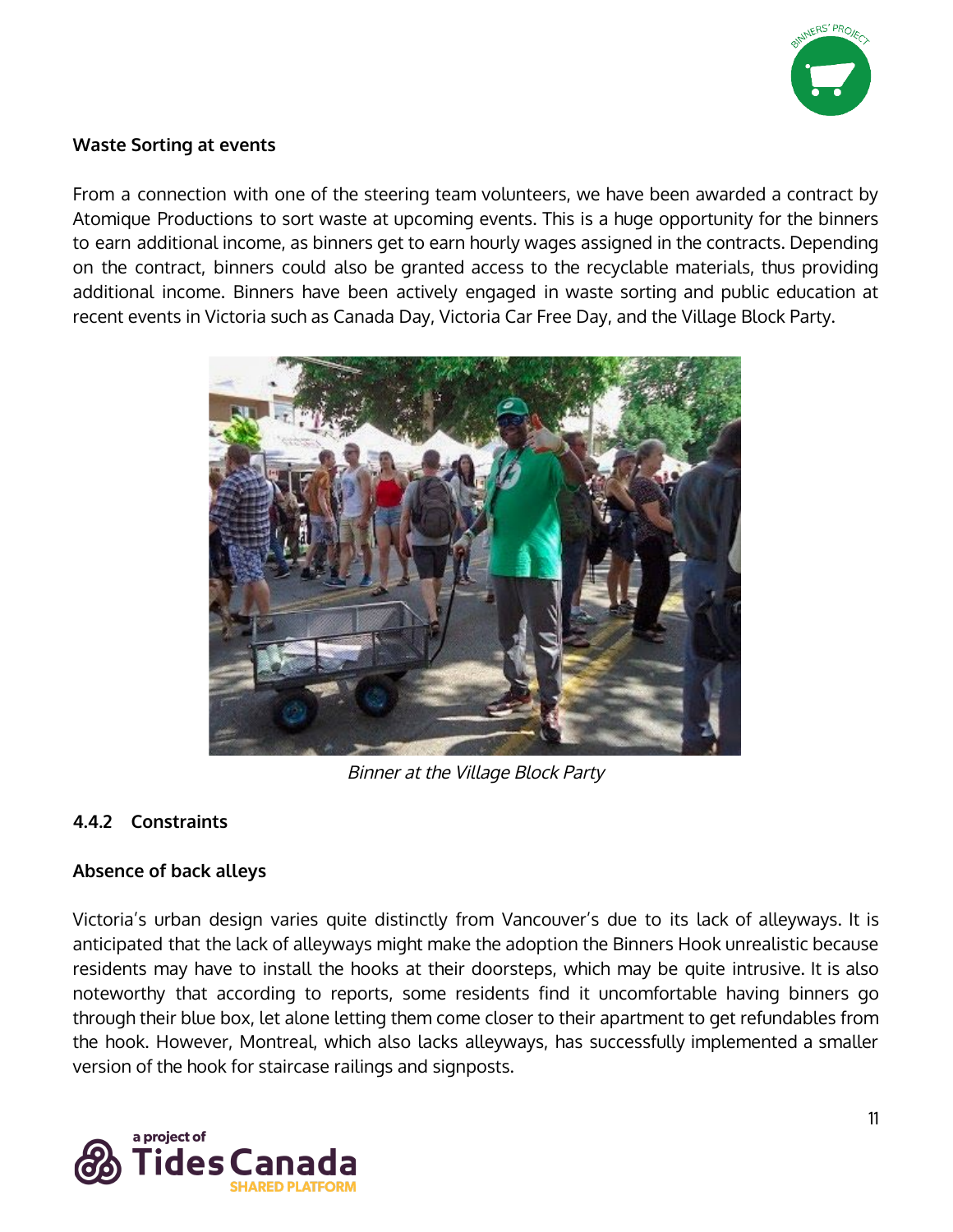

# **Plastic bags ban**

Due to the rising concern of plastic waste, the City of Victoria recently prohibited the use of plastic bags to reduce the amount of plastic in landfills and the ocean. This is a constraint on the ability to successfully adopt the Binners Hook initiative as plastic bags are generally used hang refundables on the hook. However, alternative materials could be utilized, such as net bags and other environmentally friendly alternatives.

#### **Lack of storage space for carts**

Once we eventually acquire the carts from Tony's Trailers, mentioned above, binners may have difficulty keeping the carts safe as they lack necessary storage space. Although this was not a vital focus of the Needs Assessment, the need for secure storage space for carts may become imperative. Also, due to time and financial constraints, we were unable to explore the possibility of a cart sharing pilot, which would have been very helpful.

## **Existing trap lines/relationships**

It was observed in the course of our consultations and findings that most businesses have existing partnerships with binners who collect their refundables. Also, we acknowledge that there are binners who are not members of the initiative in Victoria, who either have existing relationships with businesses or earn a living by collecting recyclables from the blue box/curbside. Thus, as much as we are excited to secure these opportunities for members of the Victoria binners' initiative, we are wary of these existing relationships and 'trap lines,' so as not to limit other binners' ability to earn a living. These conditions are being considered in the recommendations we propose below.

# **5.0 RECOMMENDATION/NEXT STEPS**

Considering the challenges and opportunities mentioned above, this section highlights some potential strategies or action plans to address these and ensure the successful establishment of Binners' Project or the implementation of its programming in Victoria. Also worthy of note is that this is an organic and grassroots process, and we've ensured binners' opinions are adequately represented and incorporated herein.

#### **Coffee Cup Revolution (CCR)**

The CCR is an annual one-day event in Vancouver where binners recover disposable coffee cups and return them for a 5 cent refund. The event is held at a one-time pop-up depot open for just three hours. Every year, thousands of disposable coffee cups are recovered by Vancouver binners. For

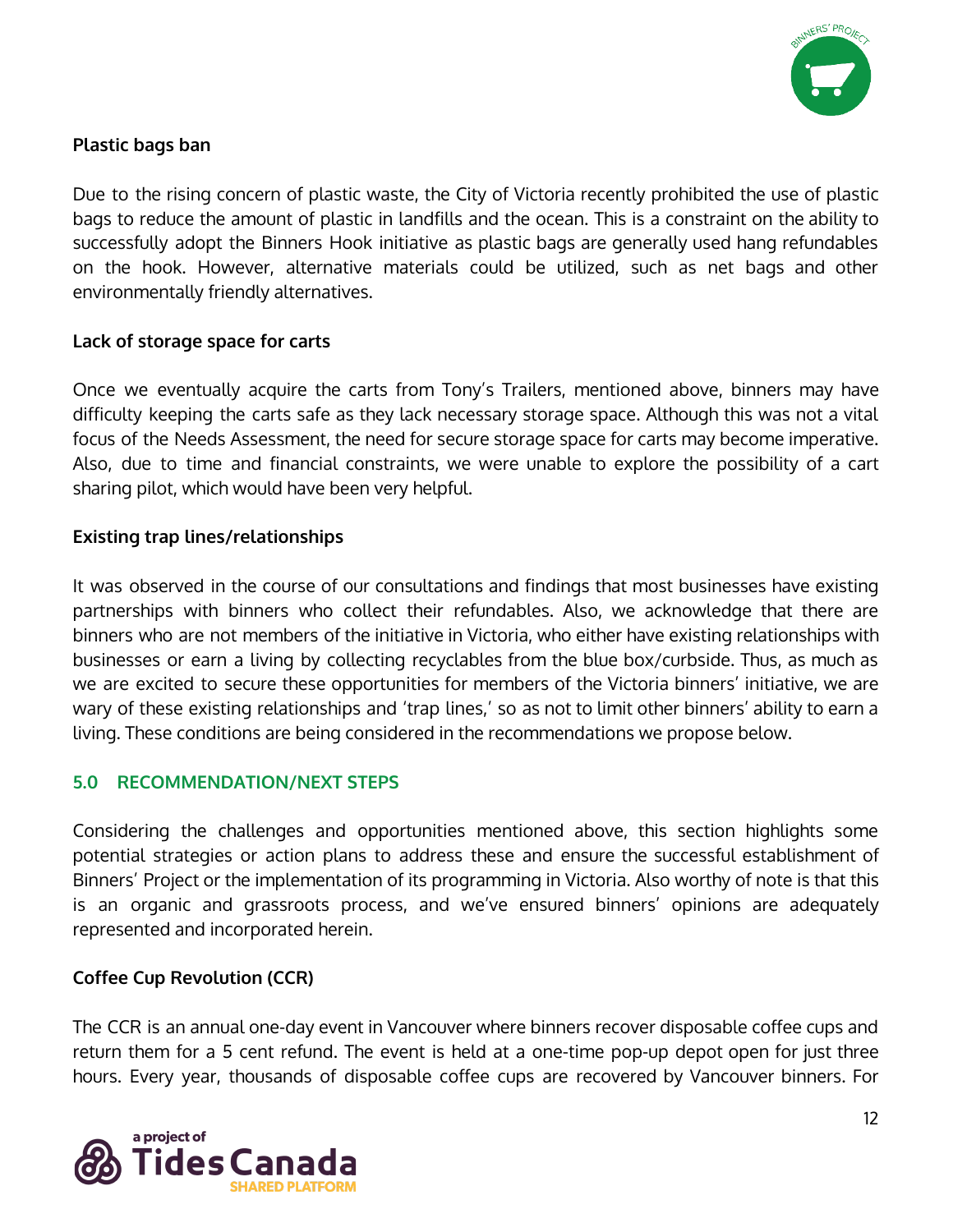

example, over 40,000 coffee cups were recovered in 2014 when the first CCR was held. In October of 2019, over 90,000 coffee cups were recovered. The CCR is a key initiative of Binners' Project, and the Victoria group plans have its first CCR in 2020 with the aim to:

- highlight issues around single-use items, and
- create more public awareness about binners' role in promoting the circular economy and environmental sustainability, as well as the financial benefit that the deposit-refund system represents for the binners.

# **Waste sorting program pilot**

The waste sorting program offers income opportunities where binners regularly visit buildings to ensure items are recycled into the correct streams. At the same time, they remove the refundable materials and receive an honorarium in compensation for their time. This program is not just of great benefit for binners as it provides additional income and improves their livelihoods, but it also promotes environmental sustainability. We are currently piloting the waste sorting program with one business partner who expressed keen interest in the pilot. This would be an avenue to learn about binners' capacity, work ethic, and best practices. This knowledge will equip our team to identify strategies to boost binners capacity and work efficiency, which gives us more leverage when approaching other potential businesses as well as to grow the program after the pilot stage. By securing more waste sorting contracts with more businesses, binners will be able to earn even more, providing a more sustainable means of livelihood.

# **Storage space for Tony's Trailers carts**

Tony's Trailers would be an enormous benefit to binners, allowing them to collect and transport more refundables safely without using shopping carts which generate noise and increase the likelihood of harassment by police. But the major challenge with these carts is binners' ability to keep them safe when not in use, particularly overnight. The lack of storage space is a crucial problem faced by the binners in Victoria as the majority are homeless. We are therefore looking at partnering with the Bottle Depot, as they have expressed the possibility of storing carts on their site. This would allow the carts to be shared amongst members of the initiative rather than being owned individually. This model is similar to a pilot initiative by Binners' Project in Vancouver, called the Universal Cart Initiative, where purpose built carts for binning will live on the streets, readily available to members for use and sharing. Based on our dialogue with binners and with the depot manager in Victoria, two binners could be stationed at the bottle depot in the mornings and evenings to dispatch and receive carts respectively. This means that the carts will be available for collection in the morning and returned in the evening. Due to time constraints, we were unable to pilot this program.

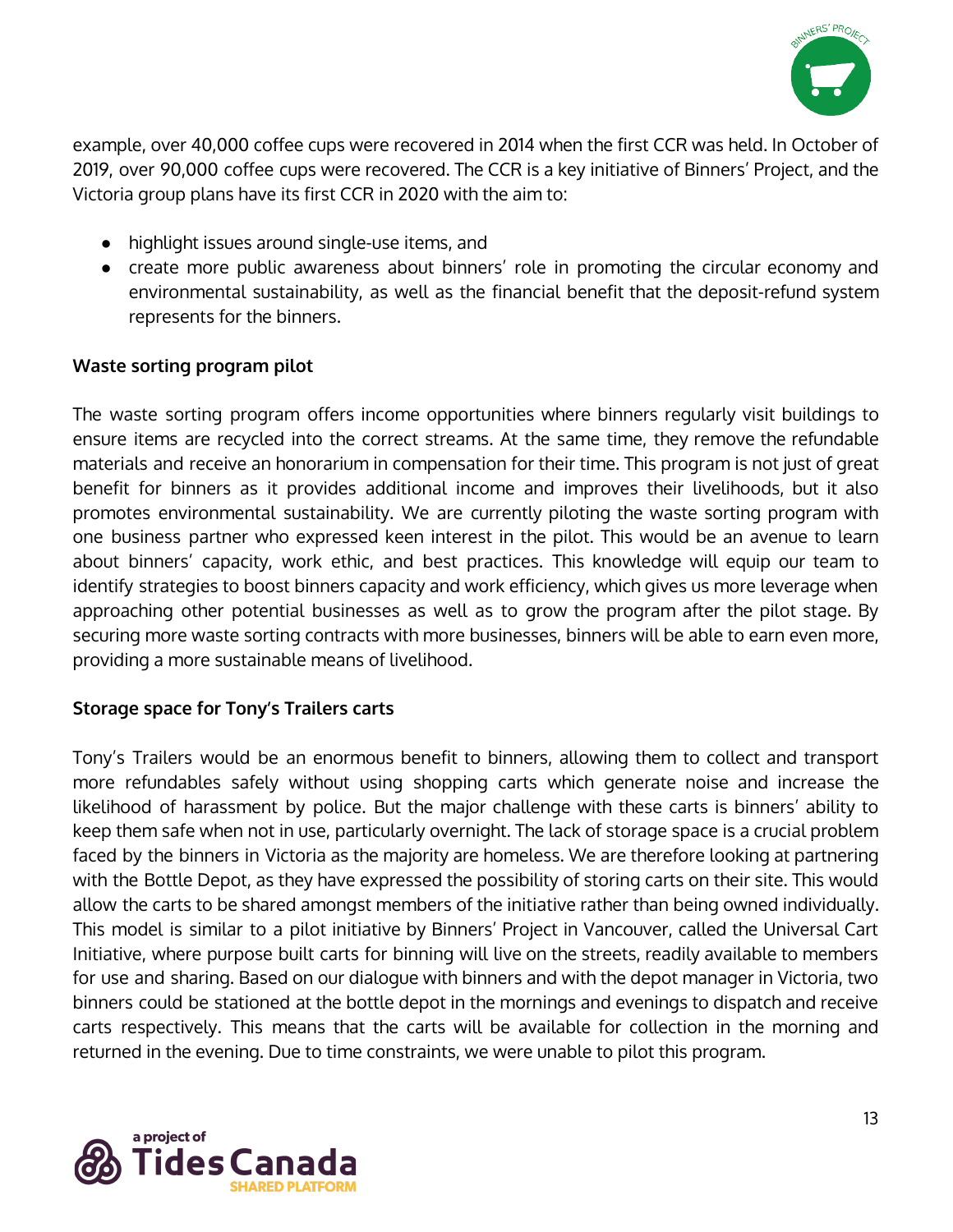

## **Green box initiative/Binners Hook**

Due to the lack of back alleyways, it is anticipated that the Binners Hook might not be widely accepted as it could be more intrusive if placed inside a yard – unlike picking up recyclable materials from the curbside. And although plastic bags have been banned, cloth bags could be used with the Binners Hook. Instead, we propose to use both the regular Binners Hook, the smaller one developed in Montreal, and a "green box". This would give residents the choice of either putting refundable beverage containers in the green box for binners to pick up, or putting them on a hook which could be attached to a fence or railing. With this initiative, binners will not have to go through the blue box in search of refundables. It may also reduce the noise and mess of rifling through the blue box. Although consultations are still ongoing, so far most binners are in support of this idea.

After examining the municipal recycling bylaw, we realized that implementing the green box initiative might be quite challenging due to the prohibition of binners from obtaining refundable materials from the curbside. In response to this, we contacted a CRD official to inquire about the bylaw and informed him about the green box initiative. He was quite supportive of the idea and mentioned that the by-law is currently not being enforced and is under consideration for repeal. Binners are, thus, less likely to get harassed by the police and other by-law officers while using the green box if implemented.

For a start, we plan to pilot the program in one neighbourhood to learn residents' response and openness to the initiative and also to learn about other modalities. This would enable us to identify unanticipated challenges and respective strategies, providing us with valuable information on its long term feasibility in other neighbourhoods. Prior to the pilot program, community/neighbourhood associations will be contacted to ensure their support. However, during our recent presentation to the board of executives of the community associations, they seemed quite interested in the green box initiative, but concerns were raised about distorting the existing traplines of other binners who might not be members of Binners' Project in Victoria. To this effect, conversations are currently ongoing on strategies to avoid this issue.

#### **Public engagements at events**

As part of the strategies to destigmatize binning, arrangements were made to get a booth at public events for Victoria binners. Selected binners were paired with volunteers to create room for conversations with members of the public. Considering the general ignorance about the role binners play in waste recovery and environmental sustainability, this was an opportunity to inform the public about the economic and environmental significance of binners' work. Further opportunities like this will be explored.

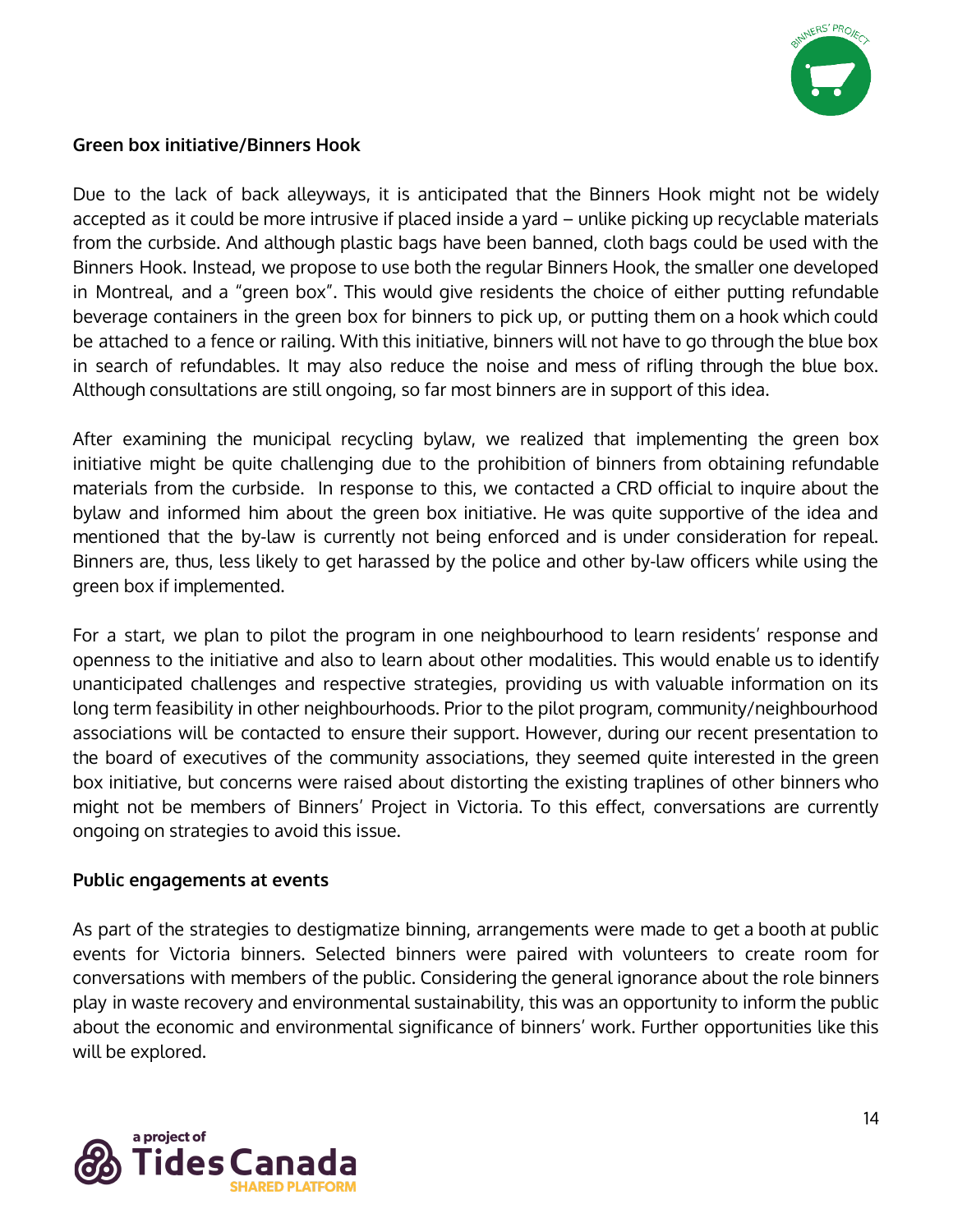

# **Funding/potential grants**

The Victoria Foundation funded this four-month Needs Assessment. For the initiative to continue, additional funds will be required

- 1. To support core staff who will be responsible for project management, partnership development, promotion, fundraising, organizing training and ongoing assessment, and other core operational activities
- 2. For the Coffee Cup Revolution event and bike trailer-carts for binners, as well as;
- 3. To provide honorariums, uniforms, membership cards for binners joining the project, along with rent, office supplies, materials such as gloves and flashlights.

Potential funding partners include:

- Victoria Foundation
- City of Victoria
- Vancity Credit Union
- Coast Capital Savings
- McLean Foundation
- Greater Victoria Saving & Credit Union Legacy Fund
- Encorp Pacific
- **Bottle Depot**

# **Stakeholder engagement**

# **1. Downtown Bottle Depot:**

As mentioned, Bottle Depot was willing to pilot a cart-sharing system at their location with the carts from Tony's Trailers. The depot management expressed its commitment to not only grant a storage space for the carts but also organizing a fundraising event for the program.

# **2. Victoria Community Association Network (VCAN):**

VCAN granted us the opportunity to have a presentation to its board members and executive directors of its member associations on June 19, 2019. At the presentation, attendees were educated about Binners' Project, the findings from the Needs Assessment, and initiatives like the waste sorting program and the green box program. We also proposed the possibility of partnering with them through piloting the waste sorting program at some community centres, referring the Victoria binners initiative to residents and businesses, and introducing the green box program and Binners Hook to residents. There was a lot of interest around our propositions except for one concern – the tendency to disrupt existing traplines of other binners who are not members of Binners' Project. One of the board members, Kalen Harris, also attended one of our binners meeting on May 9th, 2019.